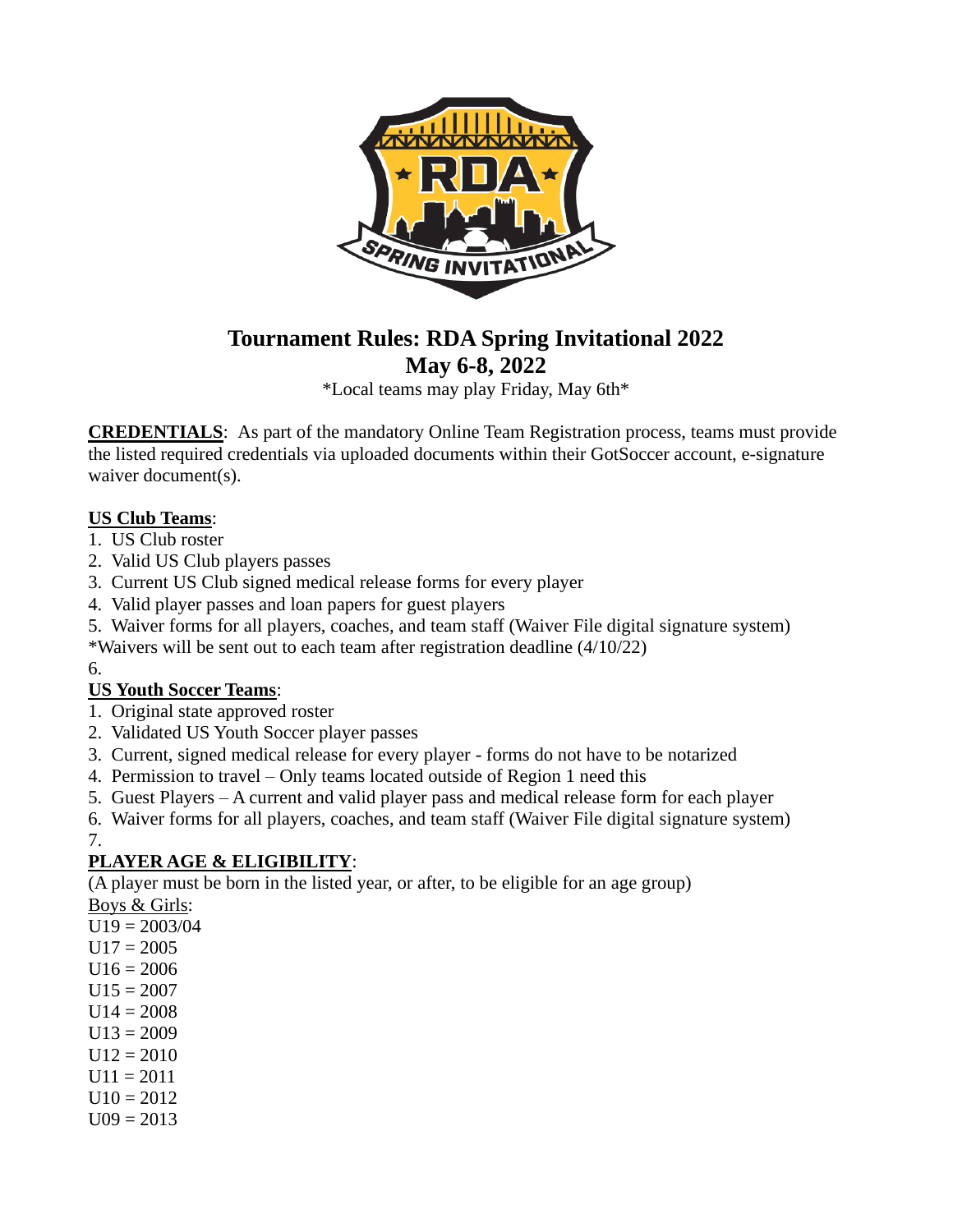# **ROSTERS & GUEST PLAYERS**:

U8 and U10 Teams: 7v7 - May register a maximum of 14 players. A team may use up to 3 guest players but any team utilizing guest players is still limited to a total of 14 players.

U11 and U12 Teams: 9v9 - May register a maximum of 18 players. A team may use up to 4 guest players but any team utilizing guest players is still limited to a total of 18 players.

U13, U14, and U15 Teams: 11v11 - May register a maximum of 18 players. A team may use up to 4 guest players but any team utilizing guest players is still limited to a total of 18 players.

U16 and Older Teams: 11v11 - May register a maximum of 22 players. A team may use up to 5 guest players but any team utilizing guest players is still limited to a total of 22 players. Only 18 players may dress per game and no more than the particular dressed 18 players may be on the bench or in the technical area during any one game.

The tournament directors reserve the right to amend the guest player limits per team as needed.

US Club Soccer teams may only take guest players registered under US Club Soccer, and USYSA teams may only take guest players registered with properly stamped USYSA player pass cards. No roster may be comprised of players with different passes from different organizations, or no "mixed rosters".

#### **\*No player may play for more than one team in the tournament for the duration of the event\***

#### **GAME JERSEYS, GAME BALL, AND SPECTATORS**:

The tournament scheduler determines the home team for each match. The first team listed in the tournament program (and website) is the home team. The home team will be responsible for using an alternate color uniform if necessary. If the home team cannot supply an alternate jersey, then the visiting team will.

Spectators are not permitted behind the goals. All spectators shall use appropriate behavior and language and are subject to ejection from the premises for verbal abuse subject to the discretion of the match referee, the tournament referee coordinator, or the tournament director(s). Head coaches are responsible for the behavior of their teams' parents and spectators.

#### **LAWS OF THE GAME**:

All matches must be played in accordance with FIFA Laws of the Game, except as specifically modified as follows in the tournament rules:

A. Substitutions may be made, with the consent of the referee, at any moment during the match.

B. Games will consist of two halves of equal length. The directors reserve the right to adjust game length for conditions beyond their control.

•U09 to U10 Game Lengths: (2) 25-minute halves.

- •U11 to U15 Game Lengths: (2) 30-minute halves.
- •U16 to U19 Game Lengths: (2) 35-minute halves.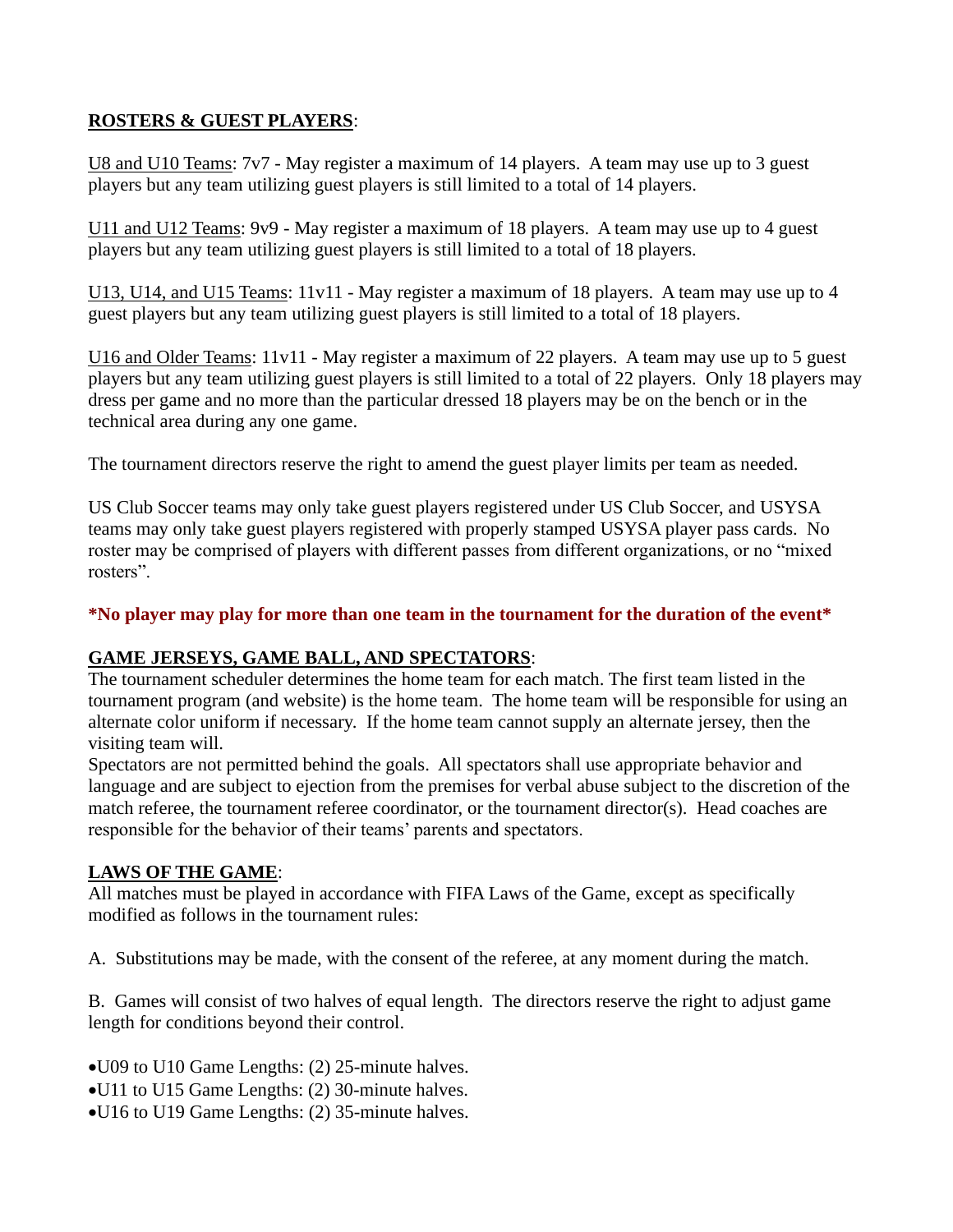C. The game clock will not be stopped because of injury to any player, except if deemed necessary by the referee in extreme circumstances. Due to the time allowed for the completion of all games, the clock should run continuously. Tournament Directors have the right to halt the clock as deemed necessary, and to declare a match over or postponed to a later time.

D. Semi-final and final matches that end in a tie will go directly to a FIFA Penalty kick shootout. Games that end in tie will remain as a tie except for semi-final games and championship games. There will be no overtime periods; these games will go straight to a penalty kick shoot out.

## **REFEREES**:

Referees will be USSF certified. It is the intent of the tournament to utilize 3-person referee crews for all matches U11 and older. As of 1/1/22 there is a shortage of USSF Certified officials in Western PA which could affect the tournament. Should a situation require it, the tournament reserves the right to use 1 official to operate a match. This would be a last resort. Should there be only 2 officials present for any game the distribution of those officials will be as follows: 1 center official and 1 linesman. There will not be a "two-whistles" system utilized.

# **PLAYER EQUIPMENT**:

It will be the referees' discretion to determine the safety and suitability of player equipment. All players are required to wear shin guards.

# **FORFEITS**:

The score of a forfeited game shall be recorded as 1-0 in favor of the team not forfeiting, if; 1) the game has not commenced, or 2) the game has commenced and the non-forfeiting team has less than a 2-goal lead at the time of cessation. If the non-forfeiting team has a 2 goal, or more than a 2-goal lead, at the time of cessation the score shall stand as it is. Forfeiture will be declared for a failure to begin play within ten (10) minutes of game time. Failure to complete a match, a team leaving the field during play, or abandonment of the match by the official for actions by one, or both, teams will also be cause for declaration of a forfeiture. In no case will a team which has forfeited a game, or caused the abandonment of a game, be declared a group winner or wild card.

#### **POINT SYSTEM & TIES-BREAKERS**:

 $Win = 3 Points$  $Tie = 1$  points  $Loss = 0$  points

In the event of a tie in points at the end of bracket play, the winner for advancement to Semi-Final will be determined as follows:

A. The winner in head to head competition. In the event of a 3-way tie, even after the elimination of 1 team through tie-breakers "B", "C", "D", and "E", the head to head tie breaker is NOT used. There is no reverting back to tiebreaker "A" in a 3-way tie.

B. Goal differential, maximum of 3 per game either way, for or against. (Team wins 4-0, scored as  $+3$ Goal Differential. Team wins 8-2, scored as +3 Goal Differential. Team loses 4-0, scored as a -3 goal differential). There are no tiebreakers involving "most goals scored". Continuing to score goals does nothing for your goal differential once +3 is achieved and will not assist you in any way for advancement.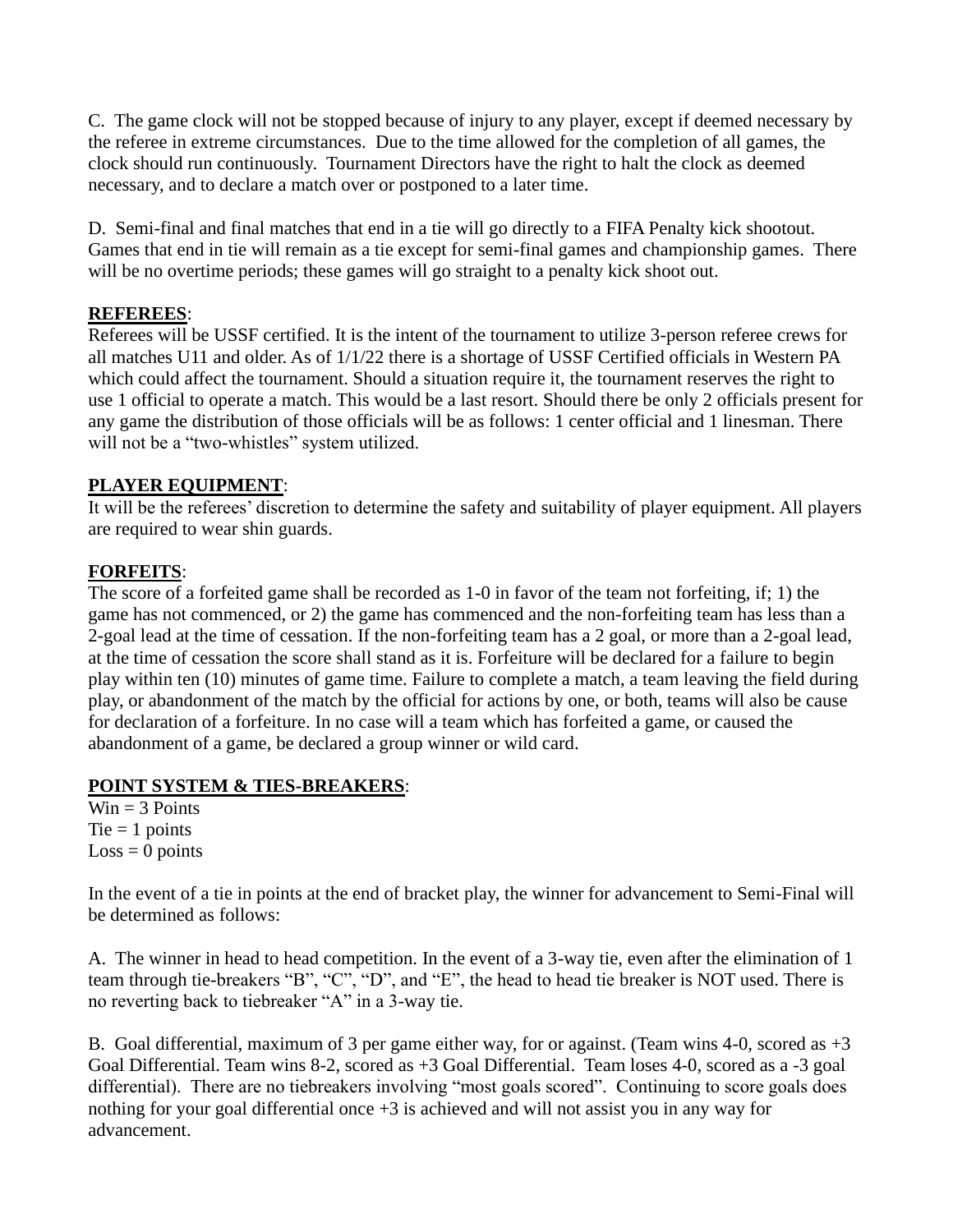C. Fewest goals against, up to 3 per game. A team may only have a max of 3 goals against in a match. Losing 0-6 or 4-8 will still only count as 3 goals against.

D. Most total wins.

E. Most shut outs.

If a tie still exists after steps (A) through (E), FIFA Kicks from the Penalty Mark will be taken fifteen (15) minutes prior to the scheduled start of the Semi-Finals or Championship ("Finals") game. Tournament Director(s) may alter the time based on field availability and tournament needs.

# **MATCH & SCORE REPORTING**:

Match scores will be recorded by the match official following the game. A tournament representative or field marshal will collect the score from the match official, and have both coaches sign the score sheet, if/when they are available. The score will then be radioed in to the tournament HQ for posting. It is the responsibility of the head coaches of each team in a match to sign the scorecard directly following the game to verify the proper result.

# **EJECTIONS, CONDUCT & DISCIPLINE**:

Any player or coach who is ejected from a game must serve a mandatory 1 game suspension for the next game that the team plays. Any player or coach who is found to participate in the next game when they should be serving a suspension will cause that game to be forfeited. Players can be ejected for accumulation of 2 yellow cards in the same match, or a straight red card. Coaches do not need to be shown a red card to be ejected. If an official tells a coach to leave the field, that is an ejection and will constitute a 1 game suspension for the coach. There will be no appeals of ejections/red cards unless a team feels there has been a case of mistaken identity for the player or coach ejected. In that situation a registered team representative needs to bring their concerns to the Tournament Director for review.

A player, coach, team official, or spectator who is ejected for violent conduct, serious foul play, or racist remarks/actions may be subject to further sanctioning beyond a 1 game suspension. Any player, coach, team official, or spectator who assaults a referee will be expelled from the Tournament with further disciplinary action possible, up to and including contacting local authorities.

Tournament Directors reserve the right to levy additional discipline, up to and including expulsion of the entire team from the Tournament, at their discretion, should a situation warrant.

Pets, alcoholic beverages, aerial drones, firearms, and verbal or racial abuse are not permitted at any tournament venue. This applies to all participants and spectators. Failure to adhere to these rules can result in forfeiture of games or ejection from the premises.

# **PROTESTS & VIDEO FOOTAGE SUBMISSION**:

Protests are not allowed, and none will be permitted. Video footage submitted to the tournament for the purpose of overturning results or re-officiating live game action will not be permitted. The Tournament Directors / Committee reserve the right to utilize video footage to determine disciplinary measure against players, coaches, or teams in the event of violent conduct/actions perpetrated by players, coaches, or spectators.